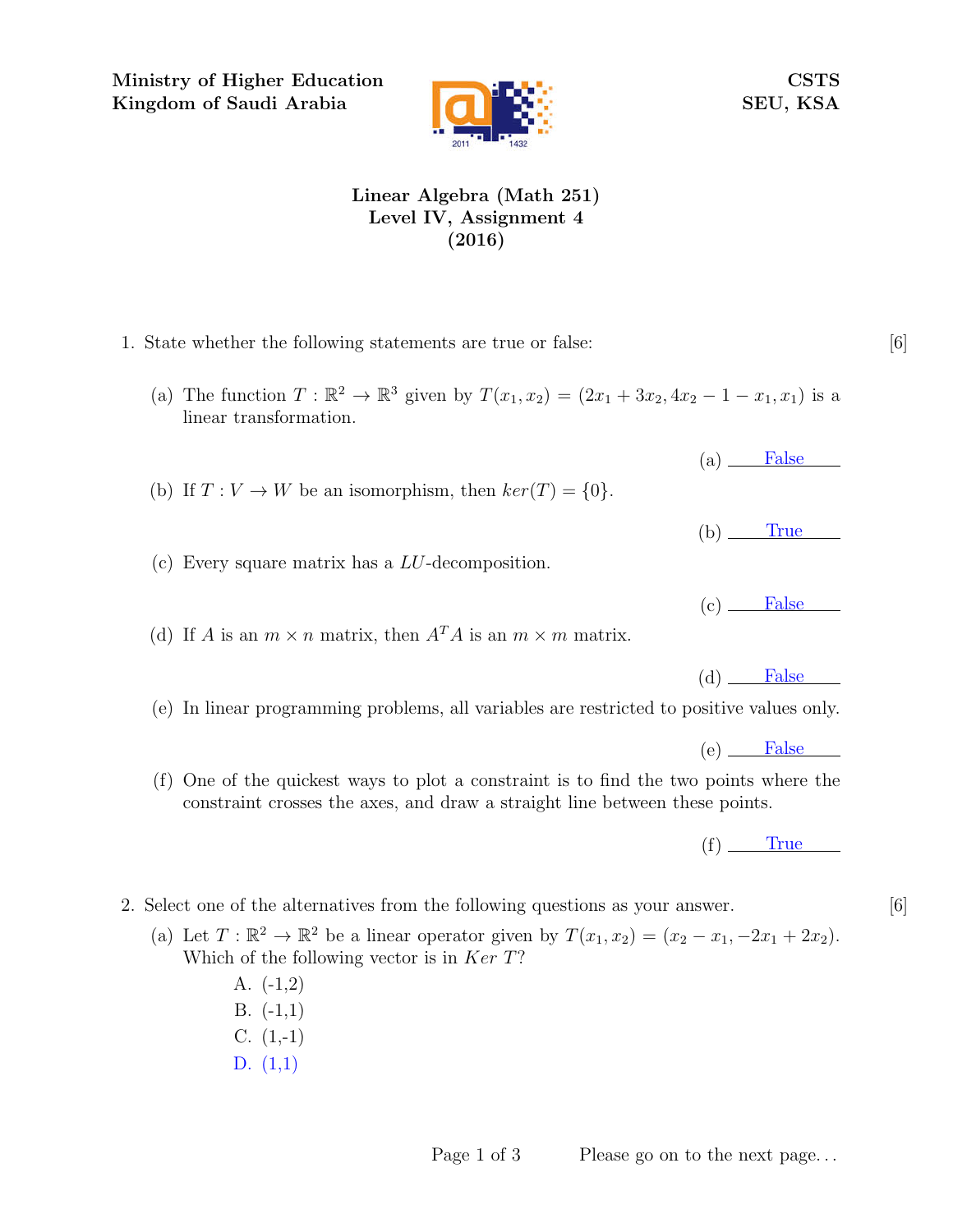- (b) If  $T: M_{44} \to \mathbb{R}^{10}$  be a linear transformation with rank 8, then nullity of T is given by
	- A. 8
	- B. 2
	- C. 4
	- D. 10
- (c) Which of the following sets of eigenvalues have a dominant eigenvalue:

A.  $\{6, -4, -6, 1\}$ B.  $\{-3, -1, 0, 2\}$ C.  $\{-10, 0, 1, 10\}$ D. None of the above (d) If  $B =$  $\left[\begin{array}{cc} 7 & 0 \\ 0 & 2 \end{array}\right]$ be a matrix where  $B = A<sup>T</sup>A$ , then the singular values of A are A. {7, 0} B. {0, 2} C.  $\{7, 2\}$ D. {  $^{\prime}$ 7, √ 2}

## (e) In maximization problem, optimal solution occurring at corner point yields the

- A. mean values of z
- B. lowest value of z
- C. mid values of z
- D. highest value of z
- (f) Which of the following constraints is not linear?
	- A.  $7A 6B \leq 45$
	- B.  $X + Y + 3Z \ge 35$
	- C.  $2XY + X = 15$
	- D. None of the above.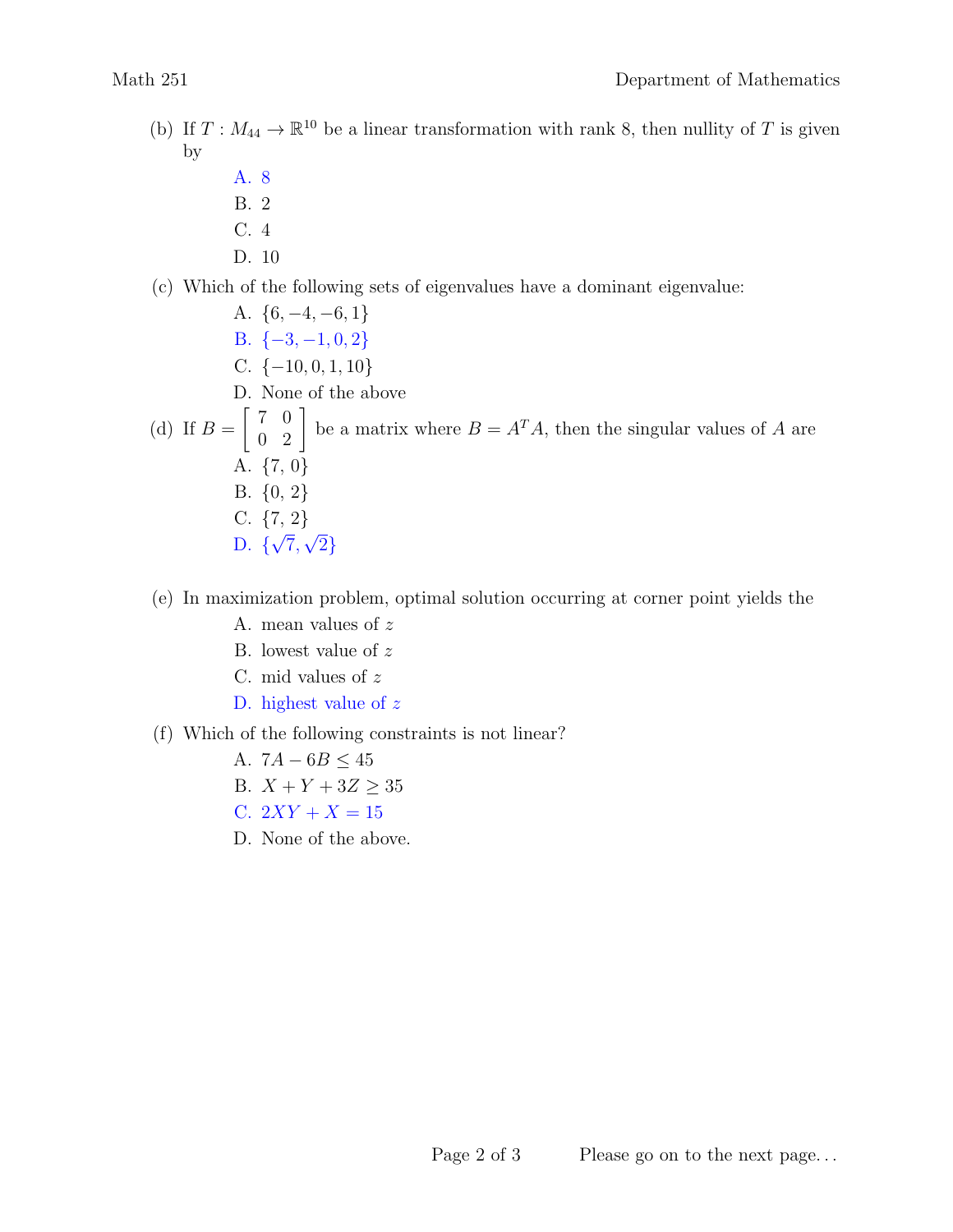- 3. Show that the function  $T : \mathbb{R}^2 \to \mathbb{R}^2$  given by  $T(x, y) = (-y, x)$  is a linear transforma- [3] tion.
- 4. Consider the basis  $S = \{v_1, v_2\}$  of  $\mathbb{R}^2$ , where  $v_1 = (1, 1)$ ,  $v_2 = (0, 1)$ . Let  $T : \mathbb{R}^2 \to \mathbb{R}^2$  [4] be the Linear transformation for which  $T(v_1) = (2, -1)$ ,  $T(v_2) = (3, 1)$ . Find a formula for  $T(x_1, x_2) = ?$ .

5. Find an *LU*-decomposition of matrix 
$$
A = \begin{bmatrix} 3 & -2 \\ 6 & 4 \end{bmatrix}
$$
. [3]

- 6. Find the singular values of  $A = \begin{bmatrix} 5 & -2 \\ -5 & 2 \end{bmatrix}$ .  $[4]$
- 7. Solve the following LPP by graphical method: [4]

$$
\max z = x_1 + 2x_2 \quad \text{subject to :}
$$
\n
$$
x_1 + x_2 > 2
$$
\n
$$
x_2 < 4
$$
\n
$$
x_1, x_2 \ge 0.
$$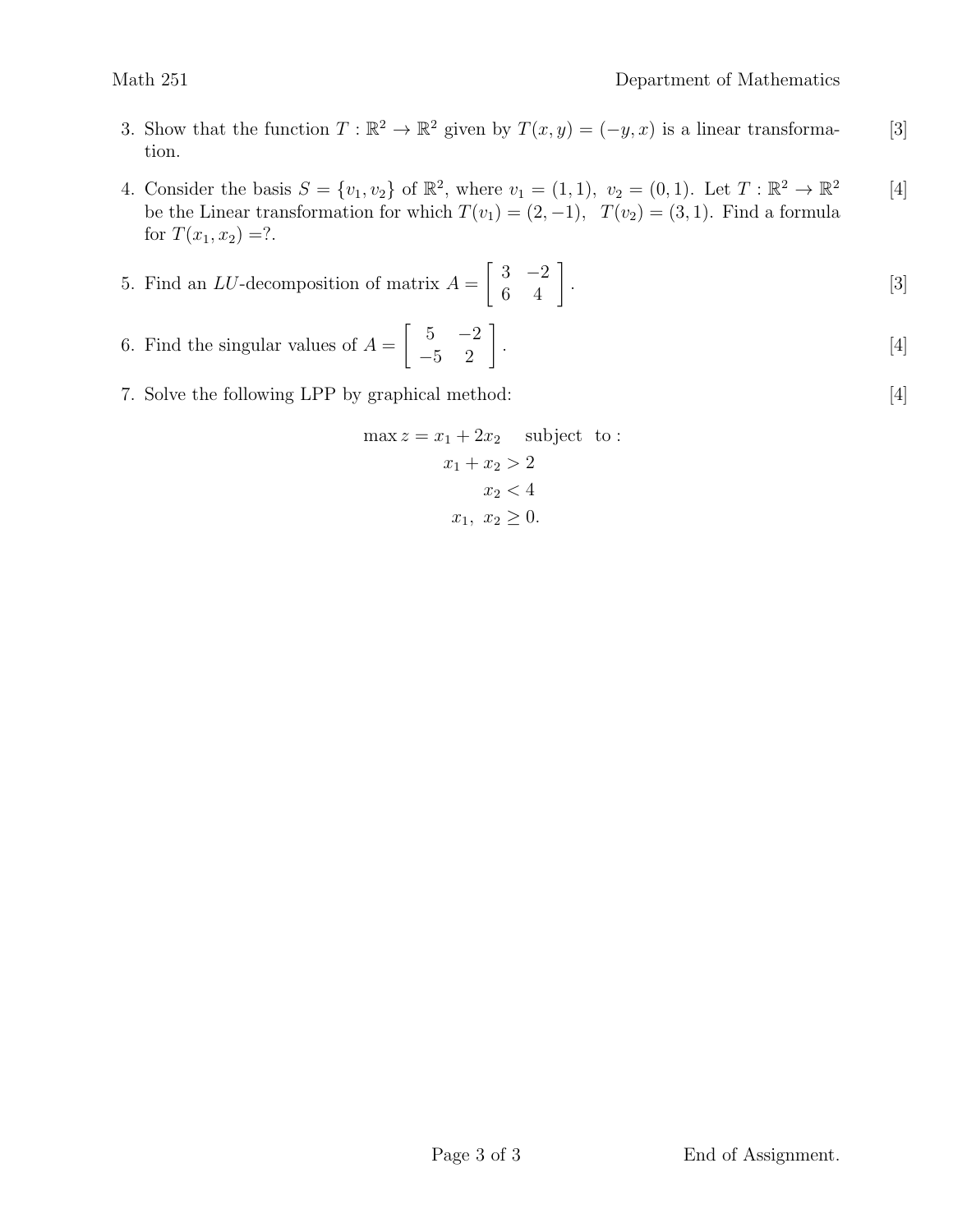3. First property:  $T(x + y) = T(x) + T(y)$ 

Suppose that  $x=(x_1, x_2)$  and  $y=(y_1, y_2)$ , Then,  $T(x + y) = T(x_1 + y_1, x_2 + y_2) = (-(x_2 + y_2), x_1 + y_1) = (-x_2 - y_2, x_1 + y_1)$ And,  $T(x) + T(y) = (-x_2, x_1) + (-y_2 + y_1) = (-x_2 - y_2, x_1 + y_1)$ So,  $T(x + y) = T(x) + T(y)$ 

Second property:  $T(kx) = kT(x)$ 

Suppose that  $x=(x_1,x_2)$ 

 $T(kx) = T(k(x_1,x_2))$  $= T(kx_1, kx_2) = (-kx_2, kx_1)$  $= k(-x_2, x_1) = kT(x)$ 

Hence T is a linear transformation.

4. Take any element  $(x_1, x_2)$  in  $\mathbb{R}^2$ , so we can write:

$$
(x_1, x_2) = c_1v_1 + c_2v_2
$$
  
= c<sub>1</sub> (1, 1) + c<sub>2</sub> (0, 1)  
= (c<sub>1</sub>, c<sub>1</sub>) + (0, c<sub>2</sub>)  
= (c<sub>1</sub>, c<sub>1</sub> + c<sub>2</sub>)

On comparing both sides, we get

 $x_1 = c_1$ ,  $x_2 = c_1 + c_2$  $x_2 = x_1 + c_2$  implying  $c_2 = x_2 - x_1$ Again,  $(x_1, x_2) = c_1v_1 + c_2v_2$ Since T is linear, so

 $T(x_1, x_2) = c_1T(v_1) + c_2T(v_2)$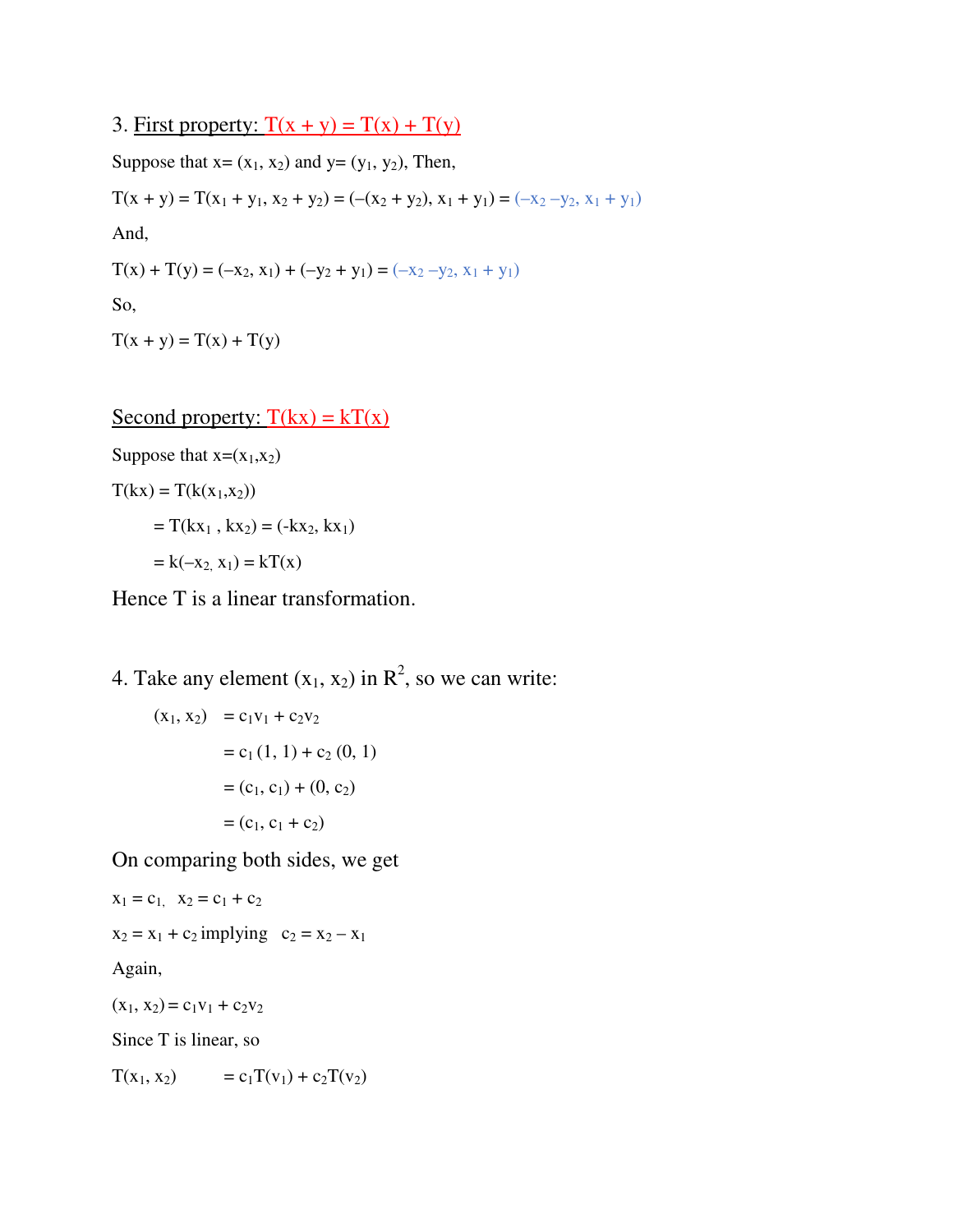$$
= c_1(2, -1) + c_2(4, 3)
$$
  
\n
$$
= (2c_1, -c_1) + (4c_2, 3c_2)
$$
  
\n
$$
= (2c_1 + 4c_2, 3c_2 - c_1)
$$
  
\n
$$
= (2x_1 + 4(x_2 - x_1), 3(x_2 - x_1) - x_1)
$$
  
\n
$$
= (2x_1 + 4x_2 - 4x_1, 3x_2 - 4x_1)
$$

 $T(x_1,x_2)=(4x_2-2x_1, 3x_2-4x_1)$ 

Which is the required formula.

5. 
$$
A = L.U
$$
  
\n
$$
\begin{bmatrix} 3 & -2 \ 6 & 4 \end{bmatrix} = \begin{bmatrix} 1 & 0 \ l_1 & 1 \end{bmatrix} \cdot \begin{bmatrix} u_1 & u_2 \ 0 & u_3 \end{bmatrix}
$$
\n
$$
\begin{bmatrix} 3 & -2 \ 6 & 4 \end{bmatrix} = \begin{bmatrix} u_1 & u_2 \ l_1u_1 & l_1u_2 + u_3 \end{bmatrix}
$$
\n
$$
u_1 = 3
$$
\n
$$
u_2 = -2
$$
\n
$$
l_1u_1 = 6 \implies 3l_1 = 6 \implies l_1 = 2
$$
\n
$$
l_1u_2 + u_3 = 4 \implies 2(-2) + u_3 = 4 \implies u_3 = 8
$$
\nSo,\n
$$
L = \begin{bmatrix} 1 & 0 \ 2 & 1 \end{bmatrix}
$$
\n
$$
U = \begin{bmatrix} 3 & -2 \ 0 & 8 \end{bmatrix}
$$

Which is the required *LU*-decomposition.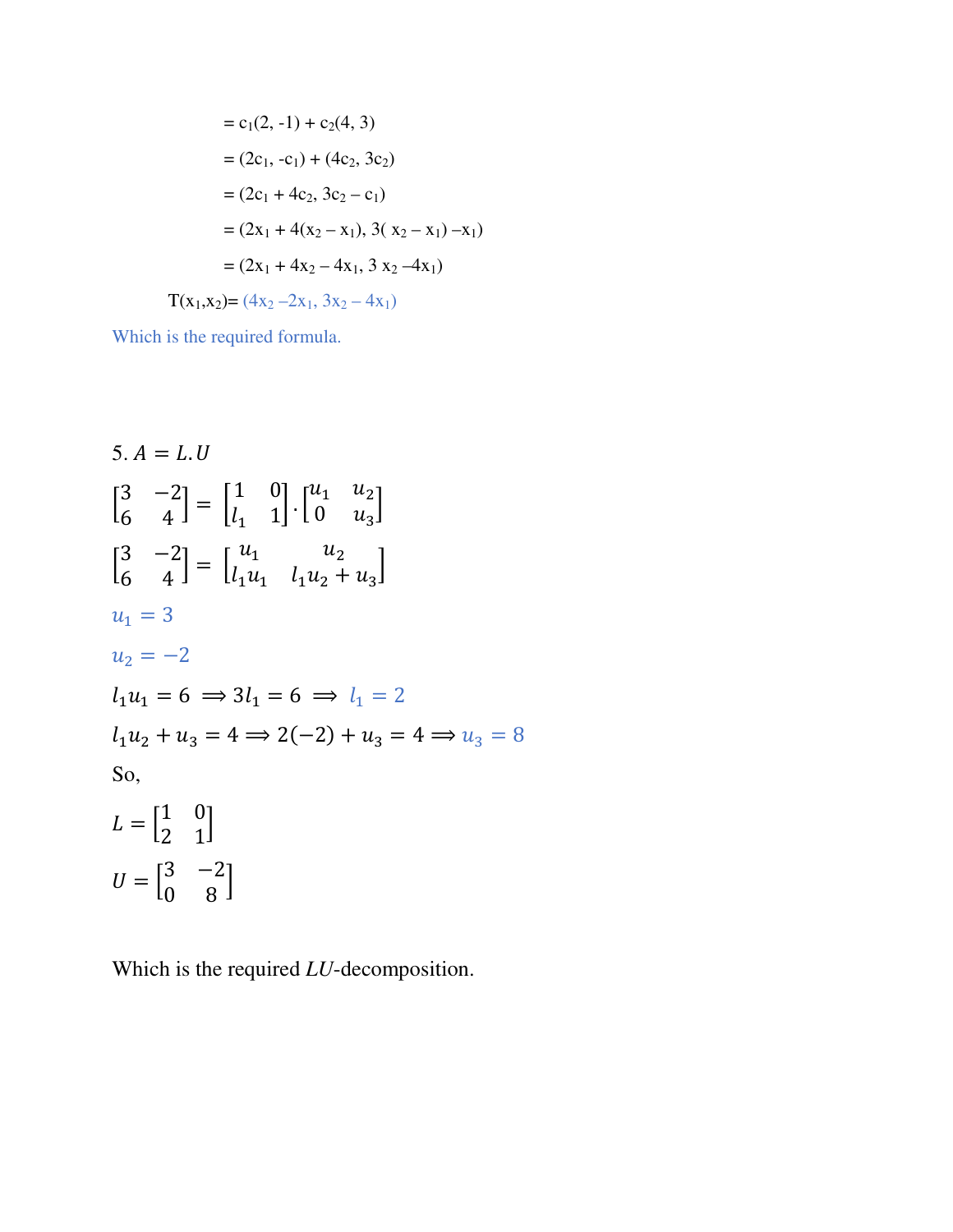6. let 
$$
B = A^T A
$$
  
\n
$$
B = \begin{bmatrix} 5 & -5 \\ -2 & 2 \end{bmatrix} \begin{bmatrix} 5 & -2 \\ -5 & 2 \end{bmatrix} = \begin{bmatrix} 50 & -20 \\ -20 & 8 \end{bmatrix}
$$

The characteristic equation of B is:

$$
|B - \lambda I| = 0
$$
  
\n
$$
\begin{vmatrix} 50 - \lambda & -20 \\ -20 & 8 - \lambda \end{vmatrix} = 0
$$
  
\n
$$
(50 - \lambda)(8 - \lambda) - 400 = 0
$$
  
\n
$$
\lambda^2 - 58\lambda = 0
$$
  
\n
$$
\lambda(\lambda - 58) = 0
$$

The eigenvalues of B are:  $\lambda_1 = 0$  and  $\lambda_2 = 58$ 

Therefore, the singular value of A are:

$$
\sigma_1 = \sqrt{\lambda_1} = \sqrt{0} = 0
$$

$$
\sigma_2 = \sqrt{\lambda_2} = \sqrt{58}
$$